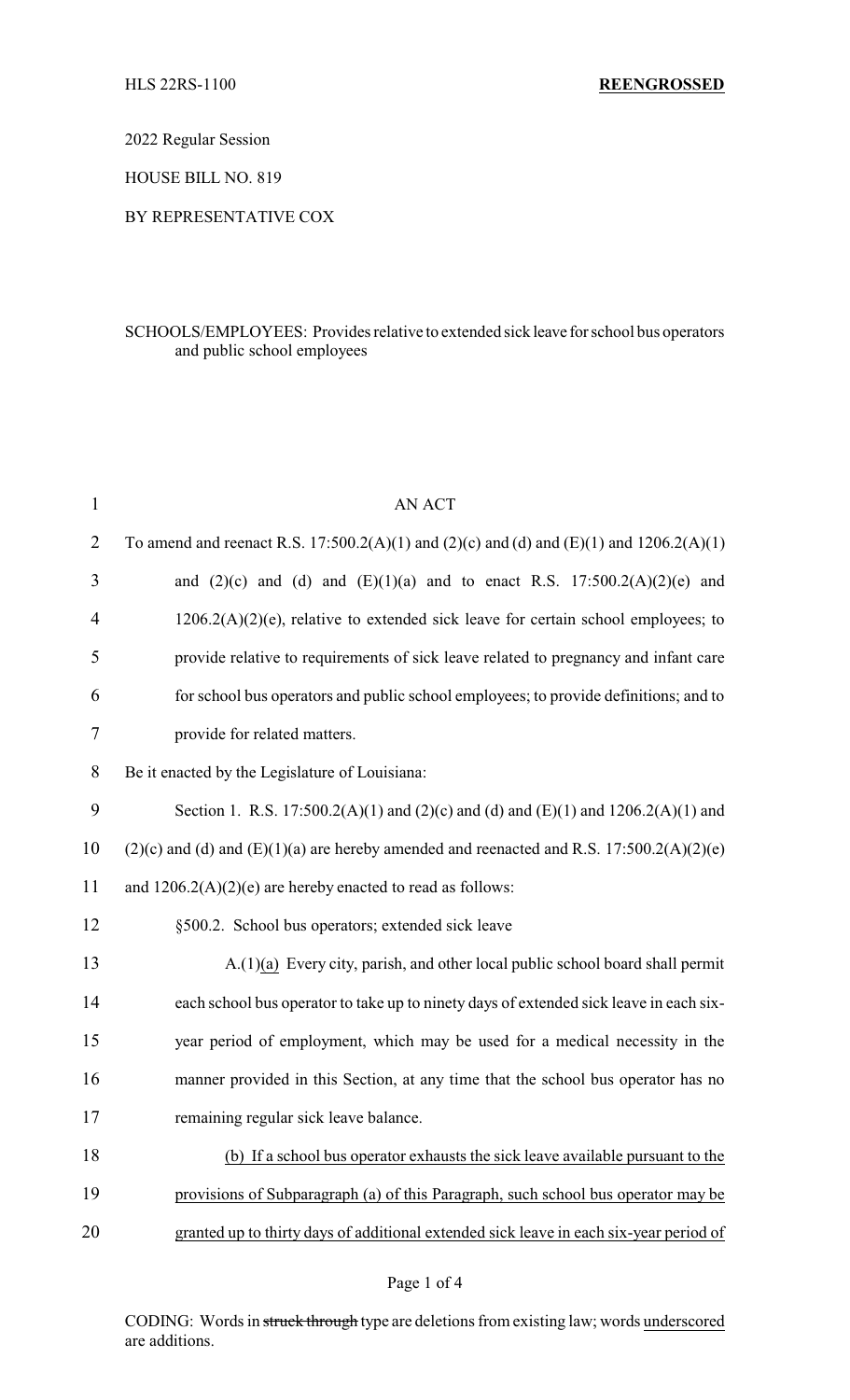| $\mathbf{1}$   | employment for personal illness related to pregnancy, illness of an infant, or for      |
|----------------|-----------------------------------------------------------------------------------------|
| $\overline{2}$ | required medical visits certified by a physician as relating to infant or maternal      |
| 3              | health.                                                                                 |
| 4              | (2) As used in this Section, the following terms shall have the following               |
| 5              | meanings:                                                                               |
| 6              | $\ast$<br>$\ast$<br>*                                                                   |
| 7              | (c) "Infant" means a child under one year of age.                                       |
| 8              | (d) "Medical necessity" means the result of catastrophic illness or injury, a           |
| 9              | life threatening condition, a chronic condition, or an incapacitating condition, as     |
| 10             | certified by a physician, of a school bus operator or an immediate family member.       |
| 11             | (d) (e) "Parent" means the biological parent of a school bus operator or an             |
| 12             | individual who stood in loco parentis to the school bus operator.                       |
| 13             | *<br>*<br>$\ast$                                                                        |
| 14             | E.(1) $(a)$ On every occasion that a school bus operator uses extended sick             |
| 15             | leave, a statement from a licensed physician certifying that it is for personal illness |
| 16             | relating to pregnancy, illness of an infant, or for required medical visits related to  |
| 17             | infant or maternal health or that it is a medical necessity for the school bus operator |
| 18             | to be absent for at least ten consecutive work days shall be presented prior to the     |
| 19             | extension of such leave.                                                                |
| 20             | $\ast$<br>$\ast$<br>∗                                                                   |
| 21             | §1206.2. Employees; extended sick leave                                                 |
| 22             | $A(1)(a)$ Every city, parish, and other local public school board shall permit          |
| 23             | each employee, as defined in R.S. 17:1205, to take up to ninety days of extended sick   |
| 24             | leave in each six-year period of employment which may be used for a medical             |
| 25             | necessity in the manner provided in this Section at any time that the employee has      |
| 26             | no remaining regular sick leave balance.                                                |
| 27             | If an employee exhausts the sick leave available pursuant to the<br>(b)                 |
| 28             | provisions of Subparagraph (a) of this Paragraph, such employee may be granted up       |
| 29             | to thirty days of additional extended sick leave in each six-year period of             |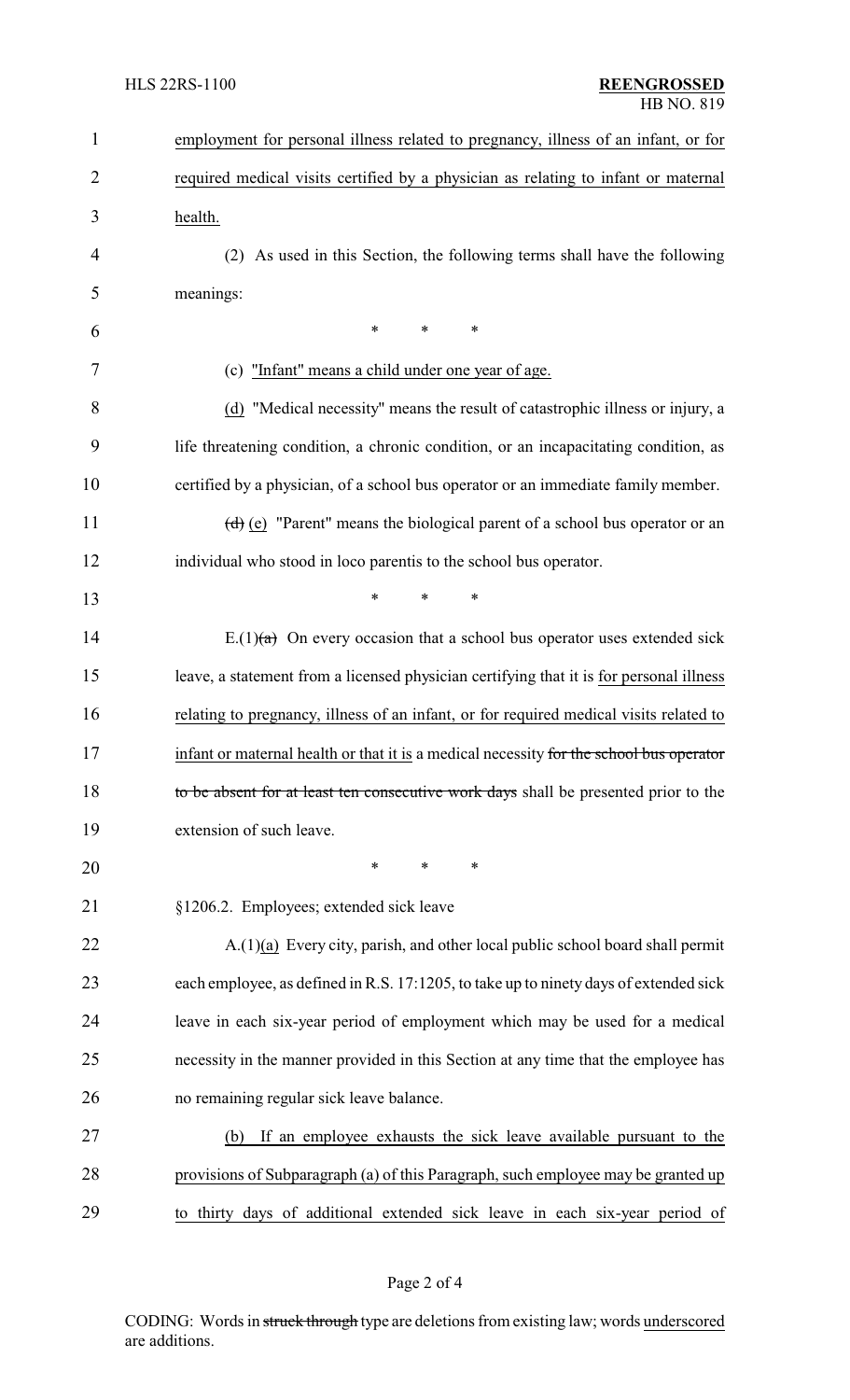| 1              | employment for personal illness related to pregnancy, illness of an infant, or for                                      |
|----------------|-------------------------------------------------------------------------------------------------------------------------|
| $\overline{2}$ | required medical visits certified by a physician as relating to infant or maternal                                      |
| 3              | health.                                                                                                                 |
| 4              | *<br>∗<br>$\ast$                                                                                                        |
| 5              | (2) As used in this Section the following terms shall have the following                                                |
| 6              | meanings:                                                                                                               |
| 7              | $\ast$<br>*<br>$\ast$                                                                                                   |
| 8              | (c) "Infant" means a child under one year of age.                                                                       |
| 9              | (d) "Medical necessity" means the result of catastrophic illness or injury, a                                           |
| 10             | life threatening condition, a chronic condition, or an incapacitating condition, as                                     |
| 11             | certified by a physician, of an employee or an immediate family member.                                                 |
| 12             | $\left(\frac{d}{d}\right)\left(\frac{e}{e}\right)$ "Parent" means the biological parent of an employee or an individual |
| 13             | who stood in loco parentis to the employee.                                                                             |
| 14             | *<br>∗                                                                                                                  |
| 15             | $E(1)(a)$ On every occasion when an employee uses extended sick leave, a                                                |
| 16             | statement from a licensed physician certifying that it is for personal illness, illness                                 |
| 17             | of an infant, or for required medical visits related to infant or maternal health or that                               |
| 18             | it is a medical necessity for the employee to be absent for at least ten consecutive                                    |
| 19             | work days shall be presented prior to the extension of such leave.                                                      |
| 20             | *<br>*<br>∗                                                                                                             |

## DIGEST

The digest printed below was prepared by House Legislative Services. It constitutes no part of the legislative instrument. The keyword, one-liner, abstract, and digest do not constitute part of the law or proof or indicia of legislative intent. [R.S. 1:13(B) and 24:177(E)]

| HB 819 Reengrossed | 2022 Regular Session | Cox |
|--------------------|----------------------|-----|
|                    |                      |     |

**Abstract:** Provides relative to extended sick leave related to pregnancy and infant care for certain school employees.

Present law requires public school boards to permit teachers, school bus operators, and other school board employees to take up to 90 days of extended sick leave in each six-year period of employment for a medical necessity when the person has no remaining regular sick leave balance. Proposed law retains present law.